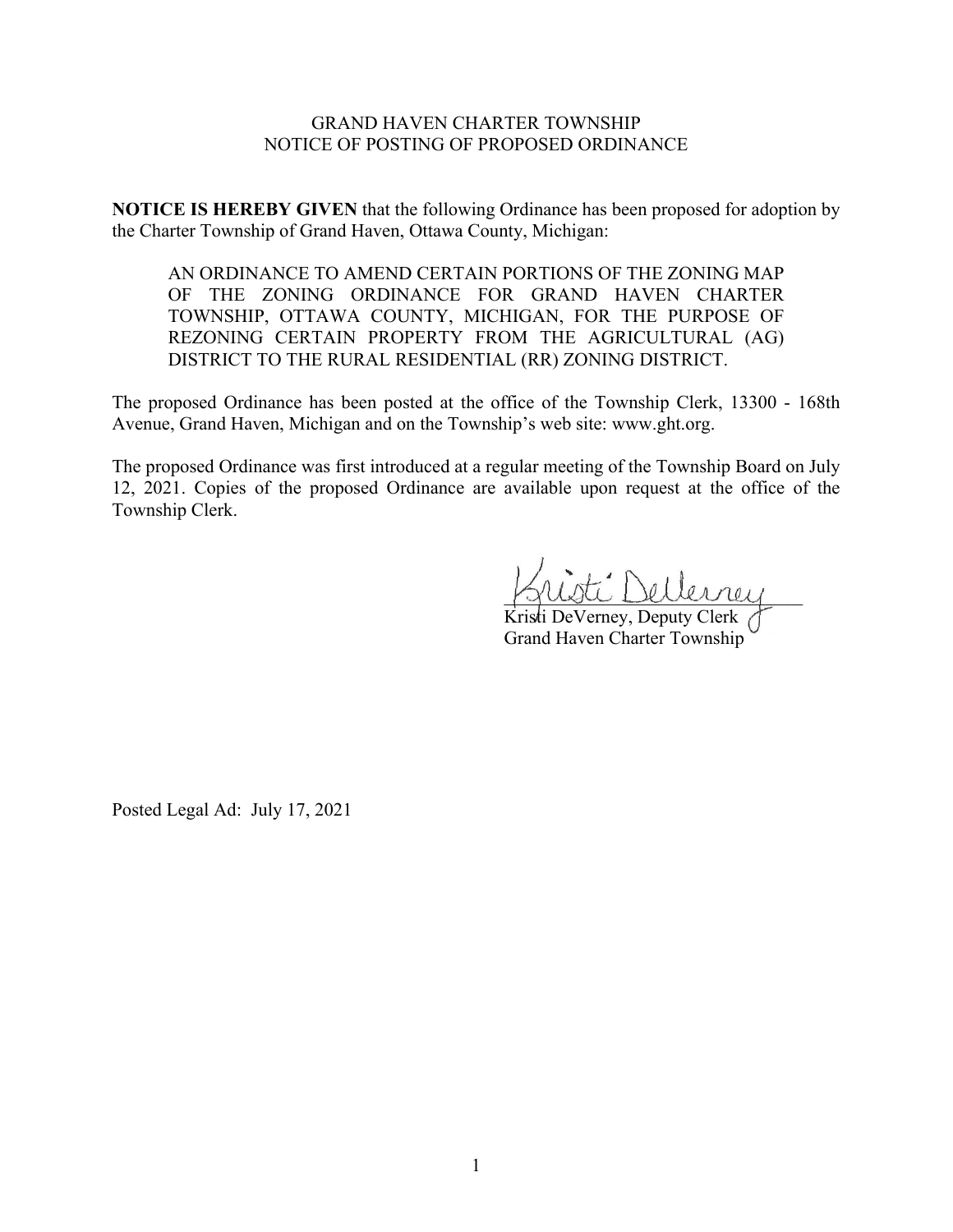## **ORDINANCE NO. \_\_\_**

## **ZONING MAP AMENDMENT ORDINANCE**

AN ORDINANCE TO AMEND CERTAIN PORTIONS OF THE ZONING MAP OF THE ZONING ORDINANCE FOR GRAND HAVEN CHARTER TOWNSHIP, OTTAWA COUNTY, MICHIGAN, FOR THE PURPOSE OF REZONING CERTAIN PROPERTY FROM THE AGRICULTURAL DISTRICT TO THE RURAL RESIDENTIAL ZONING DISTRICT.

THE CHARTER TOWNSHIP OF GRAND HAVEN, COUNTY OF OTTAWA, AND STATE OF MICHIGAN ORDAINS:

Section 1. Zoning Map Amendment. The Zoning Ordinance and Map of the Charter Township of Grand Haven, Ottawa County, Michigan, incorporated by reference in the Zoning Ordinance for the Charter Township of Grand Haven, is amended so that the land described below shall be zoned as and included in the Rural Residential Zoning District on the Zoning Map. The land is described as being in the Township of Grand Haven, Ottawa County, Michigan, on Green Street. The legal description and parcel number of the property are as follows:

Property located in Grand Haven Charter Township, Ottawa County, Michigan, legally described as:

| <b>Property Address:</b> | Winans Street and Pierce Street |
|--------------------------|---------------------------------|
|                          | Grand Haven, Michigan 49417     |
|                          |                                 |

Tax Parcel No.: 70-07-27-300-003

E 1/2 OF W 1/2 OF SW 1/4 SEC 27 T7N R16W 40 A

The rezoning of this parcel is contingent upon a Conditional Zoning Agreement being and remaining in effect between the Township and the owner of the parcel listed above, and its successors.

Section 2. Effective Date. The foregoing amendment to the Grand Haven Charter Township Zoning Ordinance was approved and adopted by the Township Board of Grand Haven Charter Township, Ottawa County, Michigan on \_\_\_\_\_\_\_\_\_\_\_\_\_\_, 2021, after a public hearing as required pursuant to Michigan Act 110 of 2006, as amended, and after a first reading of the amendment by the Township Board on July 12, 2021. This Ordinance shall be effective on \_\_\_\_\_\_\_\_\_\_\_\_\_, 2021, which date is eight days after publication of the Ordinance as is required by Section 401 of Act 110, as amended, provided that this effective date shall be extended as necessary to comply with the requirements of Section 402 of Act 110, as amended.